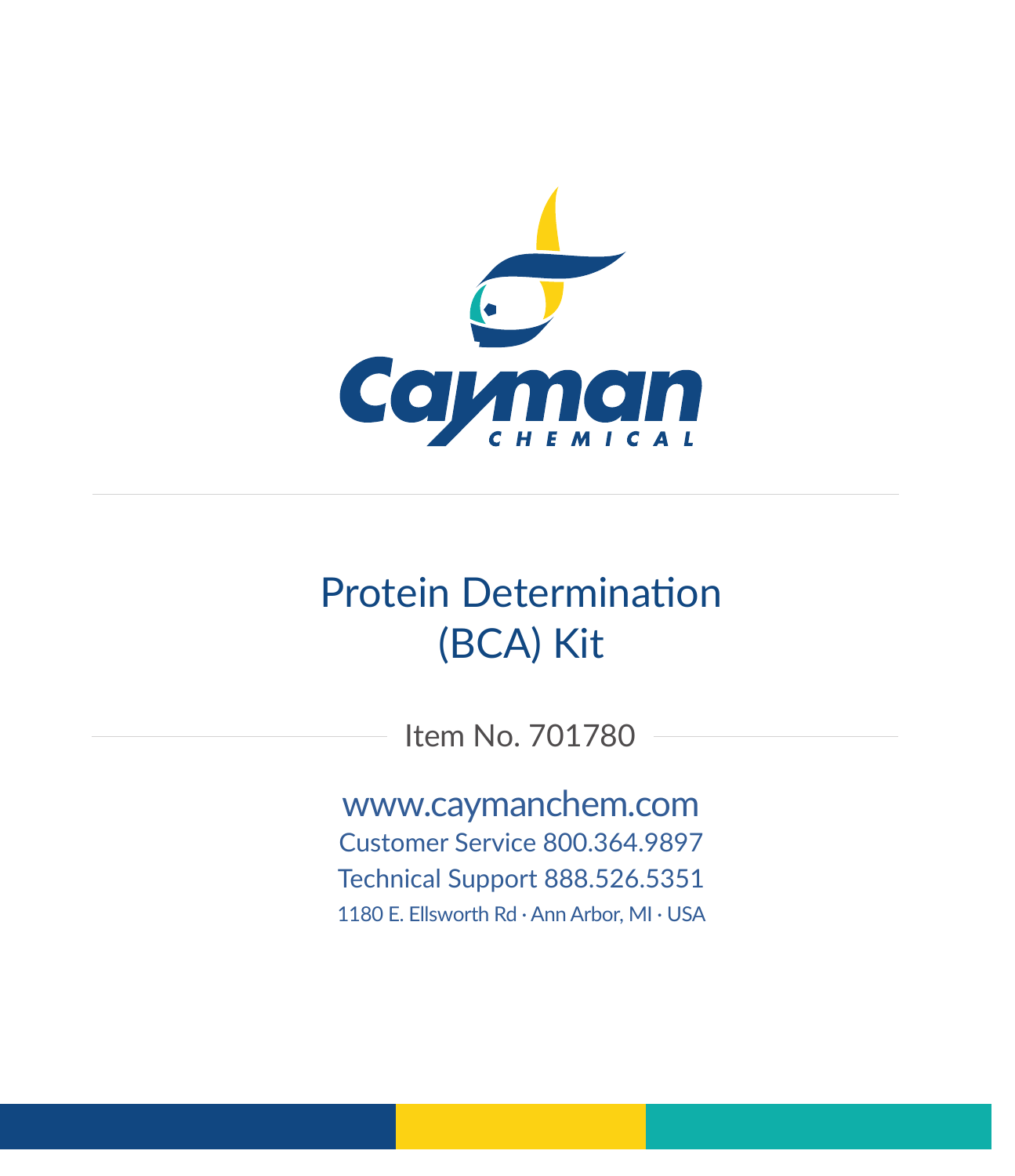### **TABLE OF CONTENTS**

| <b>GENERAL INFORMATION</b>   | 3  | <b>Materials Supplied</b>                |
|------------------------------|----|------------------------------------------|
|                              | 4  | <b>Safety Data</b>                       |
|                              | 4  | <b>Precautions</b>                       |
|                              | 4  | If You Have Problems                     |
|                              | 4  | <b>Storage and Stability</b>             |
|                              | 4  | <b>Materials Needed but Not Supplied</b> |
| <b>INTRODUCTION</b>          | 5  | <b>About This Assay</b>                  |
| <b>PRE-ASSAY PREPARATION</b> | 6  | <b>Reagent Preparation</b>               |
|                              | 8  | <b>Working Reagent Preparation</b>       |
| <b>ASSAY PROTOCOL</b>        | 9. | Plate Set Up                             |
|                              |    | 11 Performing the Assay                  |
| <b>ANALYSIS</b>              |    | 12 Calculations                          |
|                              |    | 14 Performance Characteristics           |
|                              |    | 14 Interference                          |
| <b>RESOURCES</b>             |    | 15 Troubleshooting                       |
|                              |    | 16 References                            |
|                              |    | 17 Plate Template                        |
|                              |    | 18 Notes                                 |
|                              |    |                                          |

**19 Warranty and Limitation of Remedy**

# **GENERAL INFORMATION**

### **Materials Supplied**

Kit will arrive packaged as a 4°C kit. After opening the kit, remove components and store as stated below.

| <b>Item Number</b> | <b>Item</b>                                  | Quantity         | <b>Storage</b> |
|--------------------|----------------------------------------------|------------------|----------------|
| 701786             | <b>BCA Reagent 1</b>                         | 1 vial/100 ml    | <b>RT</b>      |
| 701787             | <b>BCA Reagent 2</b>                         | $1$ vial/ $5$ ml | <b>RT</b>      |
| 704003             | <b>Protein Determination BSA</b><br>Standard | 3 vials/200 µl   | $4^{\circ}$ C  |
| 400014             | 96-Well Solid Plate<br>(Colorimetric Assay)  | 5 plates         | <b>RT</b>      |
| 400012             | 96-Well Cover Sheet                          | 5 covers         | RT             |

If any of the items listed above are damaged or missing, please contact our Customer Service department at (800) 364-9897 or (734) 971-3335. We cannot accept any returns without prior authorization.

**WARNING:** THIS PRODUCT IS FOR RESEARCH ONLY - NOT FOR HUMAN OR VETERINARY DIAGNOSTIC OR THERAPEUTIC USE. HUMAN OR VETERINARY DIAGNOSTIC OR THERAPEUTIC USE.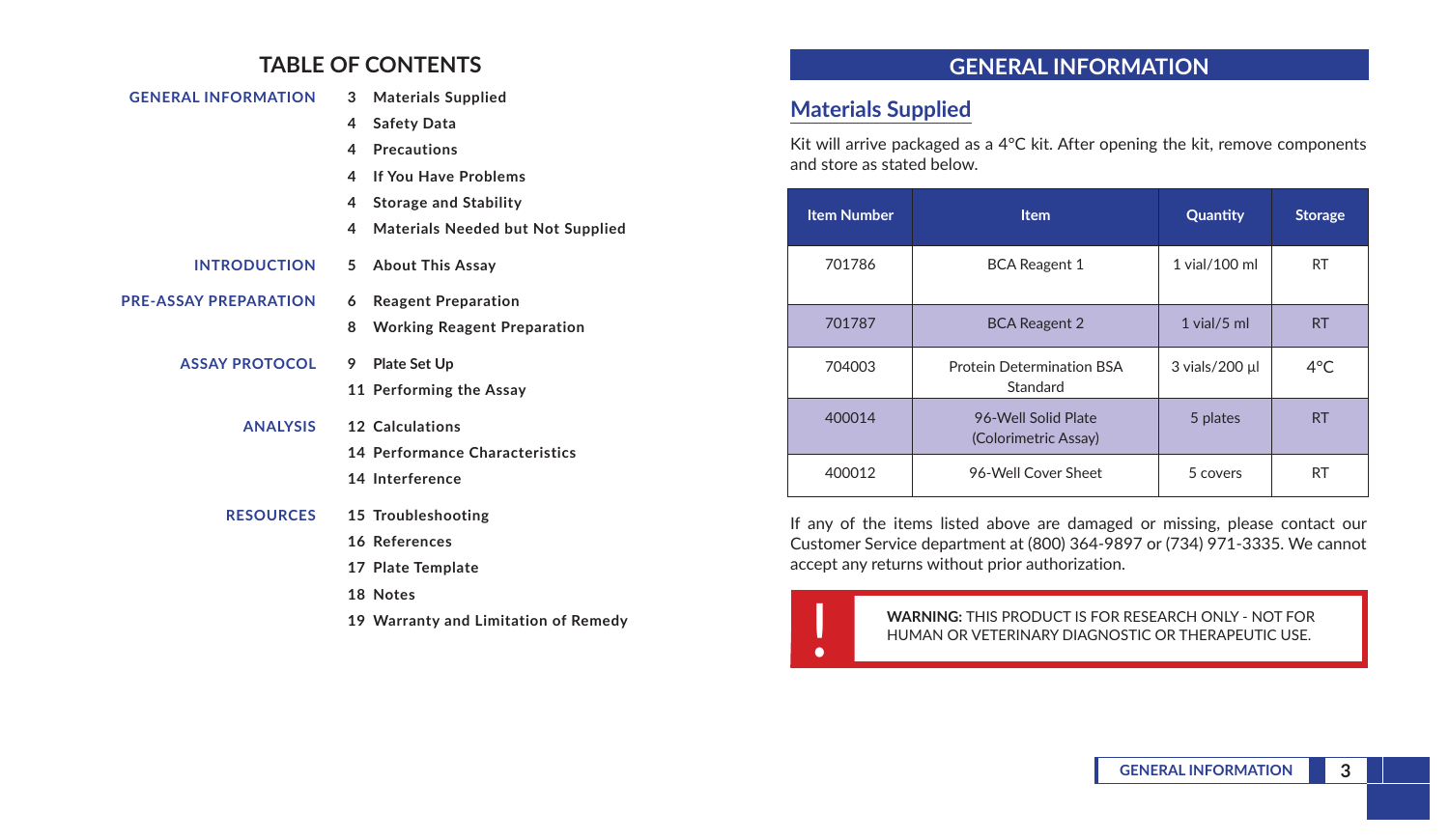### **Safety Data**

This material should be considered hazardous until further information becomes available. Do not ingest, inhale, get in eyes, on skin, or on clothing. Wash thoroughly after handling. Before use, the user must review the complete Safety Data Sheet, which has been sent *via* email to your institution.

#### **Precautions**

**Please read these instructions carefully before beginning this assay.**

### **If You Have Problems**

**Technical Service Contact Information**

| Phone: | 888-526-5351 (USA and Canada only) or 734-975-3888 |
|--------|----------------------------------------------------|
| Email: | techserv@caymanchem.com                            |

In order for our staff to assist you quickly and efficiently, please be ready to supply the lot number of the kit (found on the outside of the box).

# **Storage and Stability**

This kit will perform as specified if stored as directed in the **Materials Supplied** section (see page 3) and used before the expiration date indicated on the outside of the box.

# **Materials Needed But Not Supplied**

- 1. A plate reader capable of measuring absorbance at 562 nm
- Adjustable pipettes and a multichannel or repeating pipette

# **INTRODUCTION**

# **About This Assay**

Cayman's Protein Determination (BCA) Kit is a microplate-based, colorimetric method for rapid total protein quantification. Based on the well-known bicinchoninic acid (BCA) method, the reduction of  $Cu^{+2}$  to  $Cu^{+1}$  by protein in an alkaline solution (the biuret reaction) is combined with the highly sensitive colorimetric detection of the cuprous cation  $(Cu^{+1})$  by BCA. As two molecules of BCA are chelated by one cuprous ion, a purple-colored product is formed, with strong absorbance at 562 nm.

Performing the assay is simple: dilute your protein samples, pipette 25 μl of the diluted samples into a well of the 96-well plate, add 200 μl of Working Reagent, incubate for 30 minutes at 37°C, and measure the absorbance at 562 nm. Protein concentrations are calculated from a second-order polynomial curve fit to a series of standard protein dilutions assayed on the same plate as the unknown samples. While the BCA method is not a true end-point, the rate of continued color development is sufficiently slow to assay a large number of samples together.

Cayman's Protein Determination (BCA) Kit is a quantitative assay that can be used with various buffers, water, plasma, serum, urine, and cell lysates. The assay has a dynamic range of 25 to 2,000 ug/ml and a lower limit detection (LLOD) of approximately 22 ug/ml.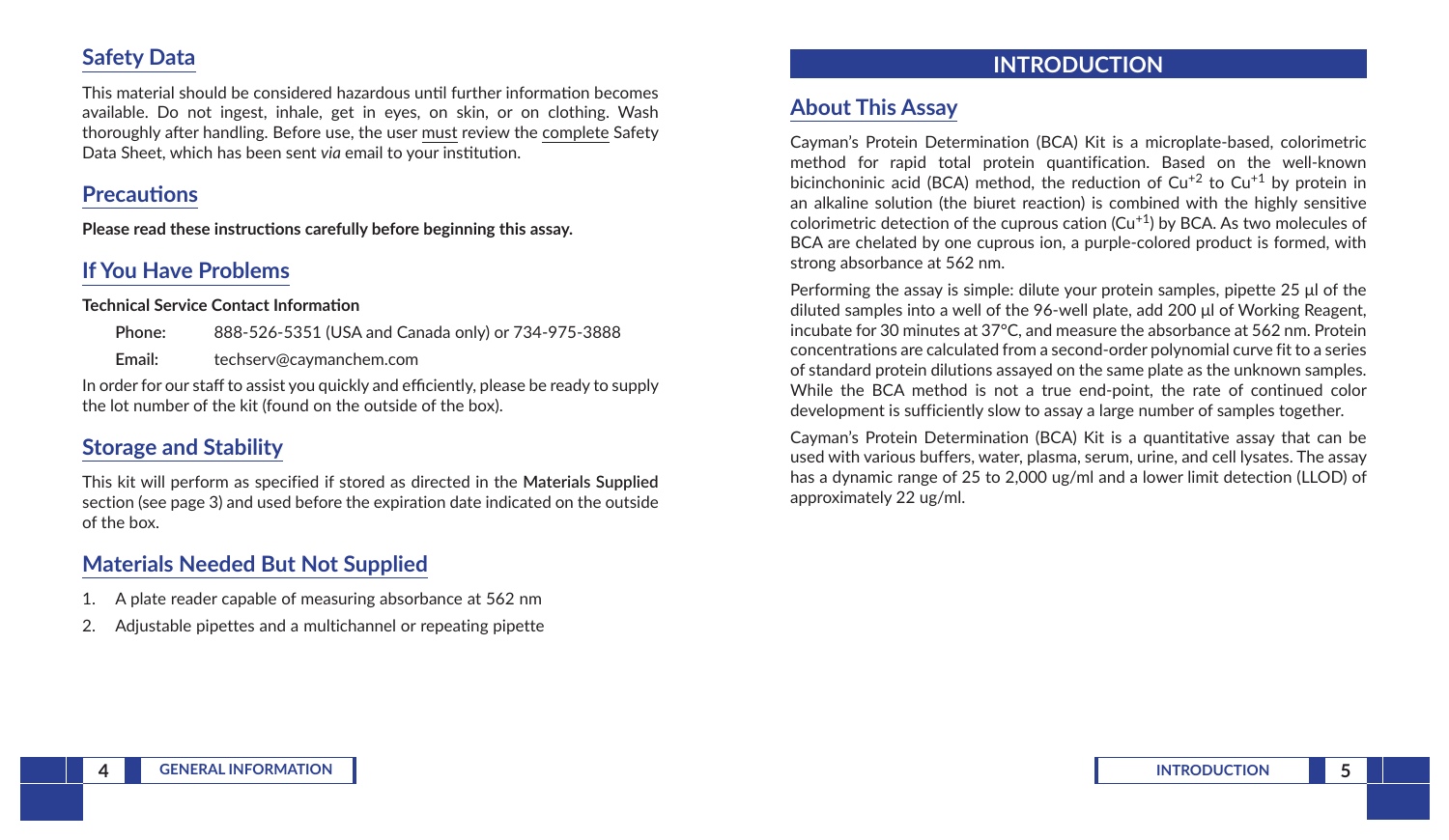#### **PRE-ASSAY PREPARATION**

#### **Reagent Preparation**

#### **1. BCA Reagent 1 - (Item No. 701786)**

This vial contains 100 ml of BCA Reagent 1, which is comprised of sodium carbonate, sodium bicarbonate, BCA, and sodium tartrate in 0.1 M sodium hydroxide. It is ready to use as supplied.

#### **2. BCA Reagent 2 - (Item No. 701787)**

This vial contains 5 ml of BCA Reagent 2, which is comprised of 4% cupric sulfate. It is ready to use as supplied.

#### **3. Protein Determination BSA Standard - (Item No. 704003)**

Each vial contains 200 µl of 10 mg/ml BSA in a 0.9% saline solution with 0.05% sodium azide. Mix 120 μl of Protein Determination BSA Standard with 480 μl of the same diluent as the sample(s) to make a 2 mg/ml BSA Standard Solution. Prepare the BSA Standard dilutions according to Table 1 (see page 7).

| Well | Volume of 2 mg/ml<br><b>BSA Standard (µl)</b> | <b>Volume of Diluent</b><br>$(\mu$ l | <b>Final Concentration</b><br>$(\mu g/ml)$ |
|------|-----------------------------------------------|--------------------------------------|--------------------------------------------|
| Α    | 200                                           | 0                                    | 2,000                                      |
| B    | 150                                           | 50                                   | 1,500                                      |
| C    | 100                                           | 100                                  | 1,000                                      |
| D    | 50                                            | 150                                  | 500                                        |
| E    | 25                                            | 175                                  | 250                                        |
| F    | 12.5                                          | 187.5                                | 125                                        |
| G    | 2.5                                           | 197.5                                | 25                                         |
| H    | 0                                             | 200                                  | $\Omega$                                   |

**Table 1. Preparation of the BSA standards**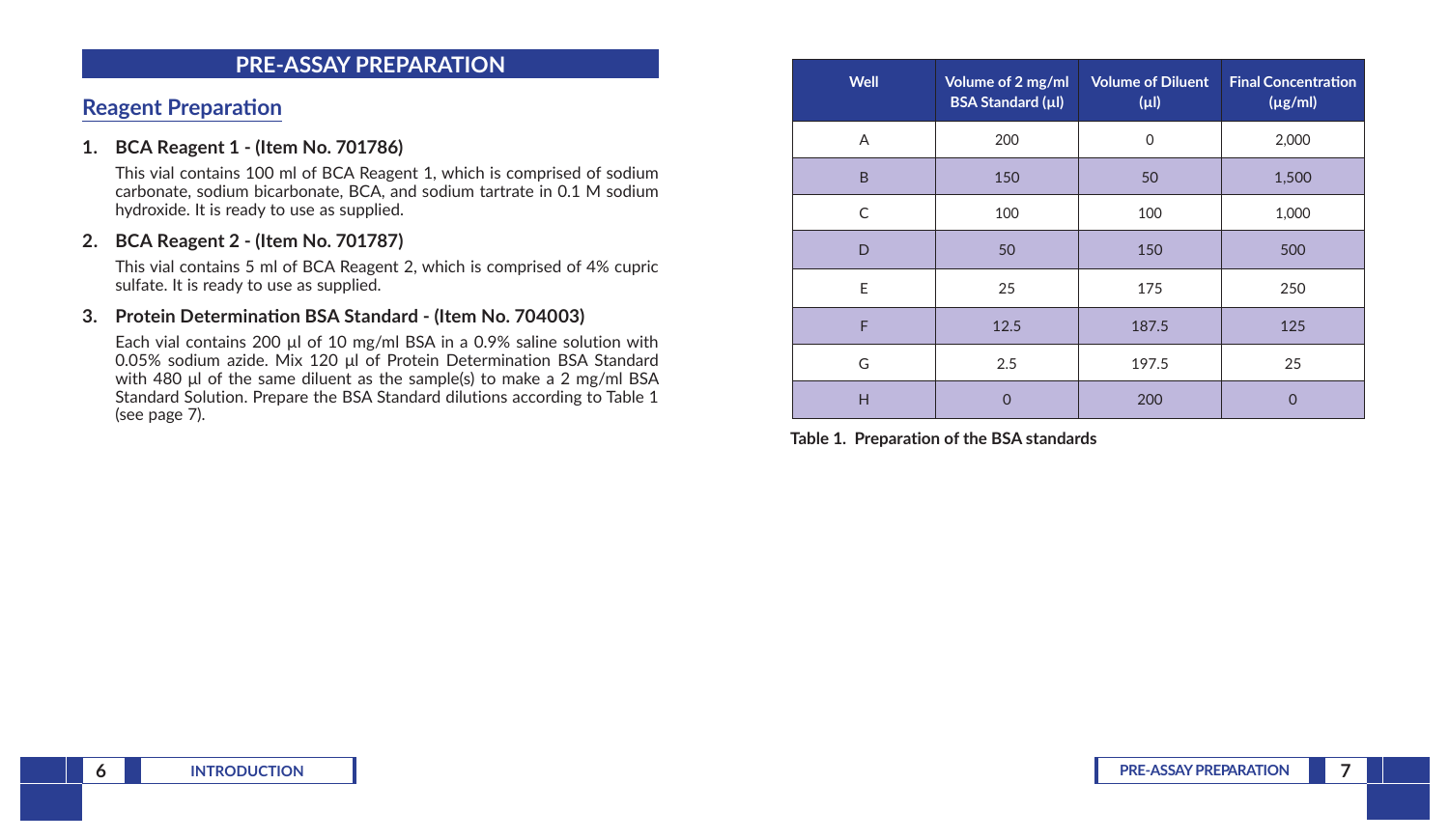#### **Working Reagent Preparation**

Use the following formula to determine the total volume of Working Reagent required:

> (# standards + # unknowns) x (# replicates) x (200  $\mu$ I) = volume of Working Reagent needed

Example for 4 unknowns and 2 replicates of each sample:

(8 standards + 4 unknowns) x (2 replicates) x (200  $\mu$ I) = 4.8 ml of Working Reagent needed

Prepare the Working Reagent by mixing 50 parts BCA Reagent 1 (Item No. 701786) with 1 part BCA Reagent 2 (Item No. 701787). For the above example, combine 5 ml of BCA Reagent 1 with 100 µl of BCA Reagent 2.

*NOTE: When BCA Reagent 2 is first added to BCA Reagent 1, turbidity will be observed but will quickly disappear upon mixing to yield a clear, green Working Reagent. Once mixed, the Working Reagent is stable for several days when stored in a closed container at room temperature.*

### **ASSAY PROTOCOL**

### **Plate Set Up**

There is no specific pattern for using the wells on the plate. A typical layout of standards and samples to be measured in duplicate is given below in Figure 1. The user may vary the location of wells as needed for the number of samples being assayed. We suggest you record the contents of each well on the template sheet provided (see page 17).



 $A-H =$ Standards S1-S40 = Sample wells

**Figure 1. Sample plate format**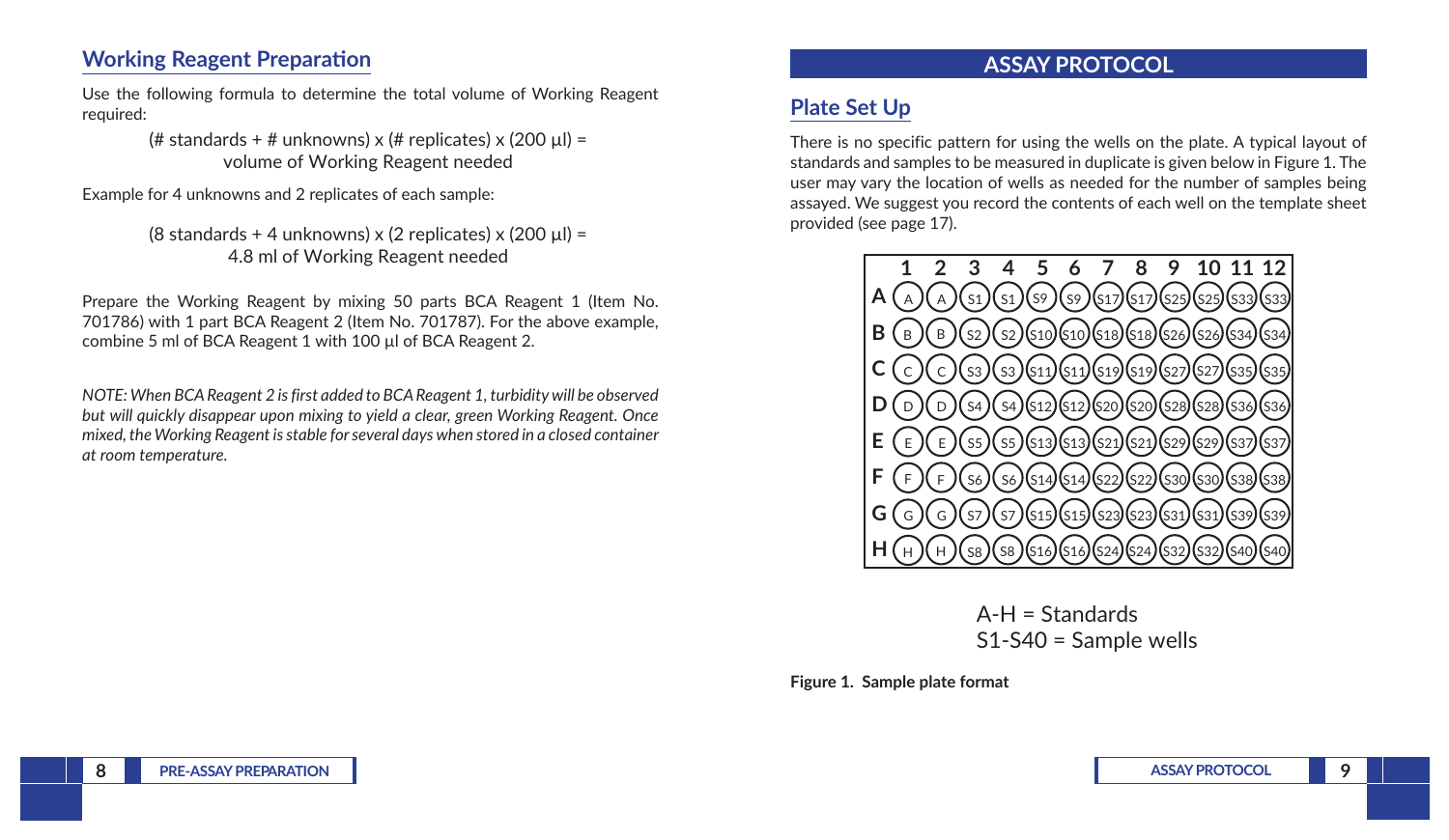#### **Pipetting Hints**

- It is recommended that a multichannel pipette be used to deliver reagents to the wells. This saves time and helps maintain more precise incubation times.
- Before pipetting each reagent, equilibrate the pipette tip in that reagent (*i.e.*, slowly fill the tip and gently expel the contents, repeat several times).
- Do not expose the pipette tip to the reagent(s) already in the well.

#### **General Information**

- The final volume of the assay is 225 µl in all wells.
- All reagents except samples must be equilibrated to room temperature before beginning the assay.
- It is not necessary to use all the wells on the plate at one time.
- If the concentration of protein in the sample is not known or if it is expected to be beyond the range of the standard curve, it is prudent to assay the sample at several dilutions.
- It is recommended that the samples and standards be assayed at least in duplicate (triplicate is recommended).

#### **Performing the Assay**

- 1. **Standard Wells:** Add 25 µl of each BSA standard to the designated wells on the plate (see Figure 1, on page 9).
- 2. **Sample Wells:** Add 25 µl of sample to the designated wells. Each sample should be assayed at a minimum of two dilutions. Each dilution should be assayed at least in duplicate (triplicate recommended).
- 3. Add 200 µl of the Working Reagent to each well.
- 4. Cover the plate with the 96-Well Plate Cover and mix thoroughly on an orbital plate shaker for 30 seconds.
- 5. Incubate at 37°C for 30 minutes.
- 6. Remove the 96-Well Plate Cover and measure the absorbance at 562 nm using a plate reader.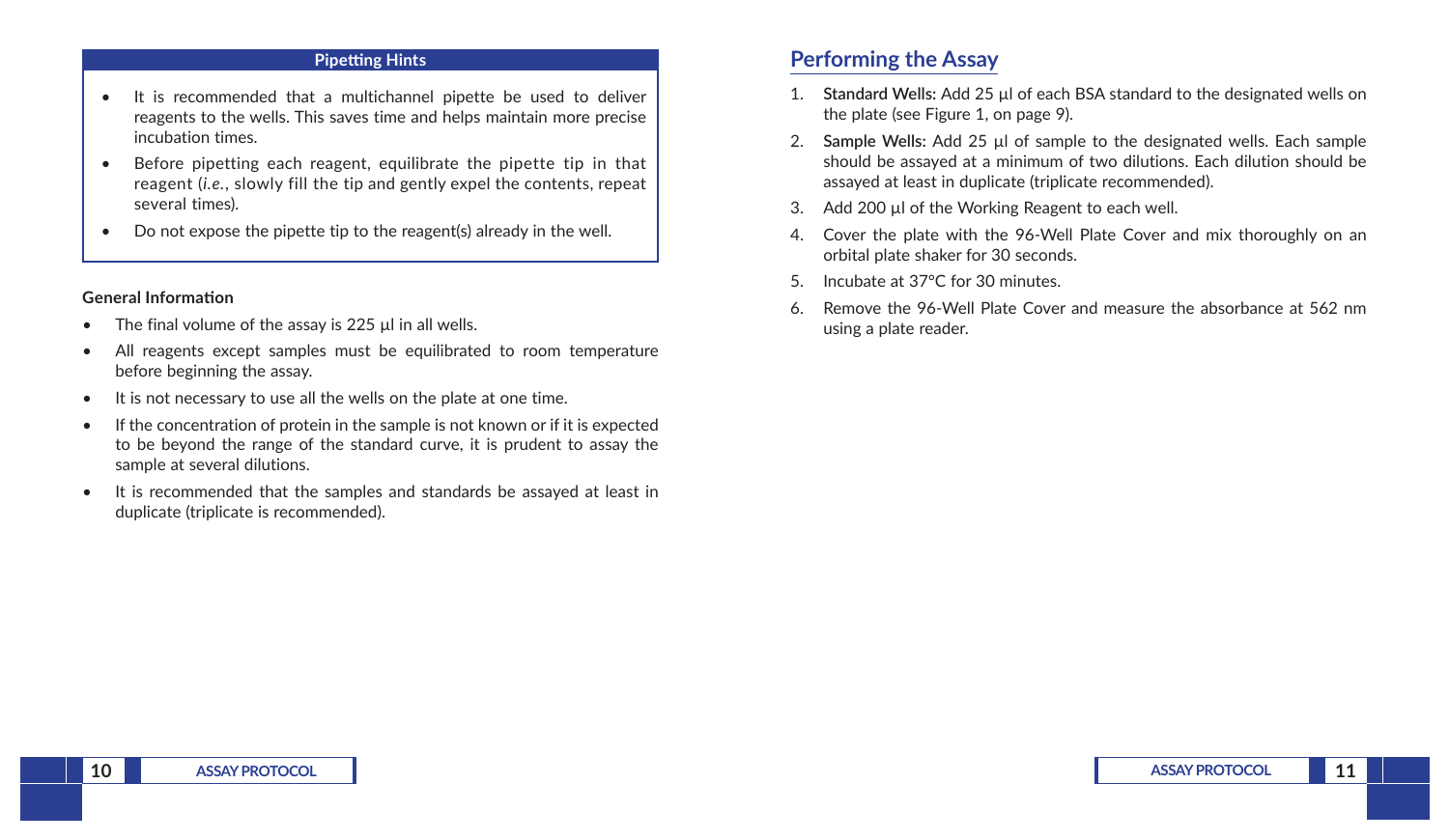#### **ANALYSIS**

### **Calculations**

Many plate readers come with data reduction software that plot data automatically. Alternatively, a spreadsheet program can be used. We recommend using a second-order polynomial curve fit (see Figure 2 on page 13).

- 1. Calculate the average absorbance of each standard and sample.
- 2. Subtract the average absorbance of standard H from itself and all other values (standards and samples). This is the corrected absorbance.
- 3. Plot the corrected absorbance of the standards (from step 2 above) *versus*  the final concentration of BSA (see Table 1 on page 7). See Figure 2, on page 13, for a typical standard curve.
- 4. Using the standard curve, calculate the protein concentration of each unknown sample.

Second-order Polynomial Fit:  $(y = Ax^2 + Bx + C)$ 

For ease of calculation, the plot could be constructed with concentration on the y-axis and absorbance on the x-axis.

Protein  $( \mu \mathbf{g}/m \mathbf{I} )$  = [A x (sample absorbance)<sup>2</sup> + B x (sample absorbance) + C] x sample dilution



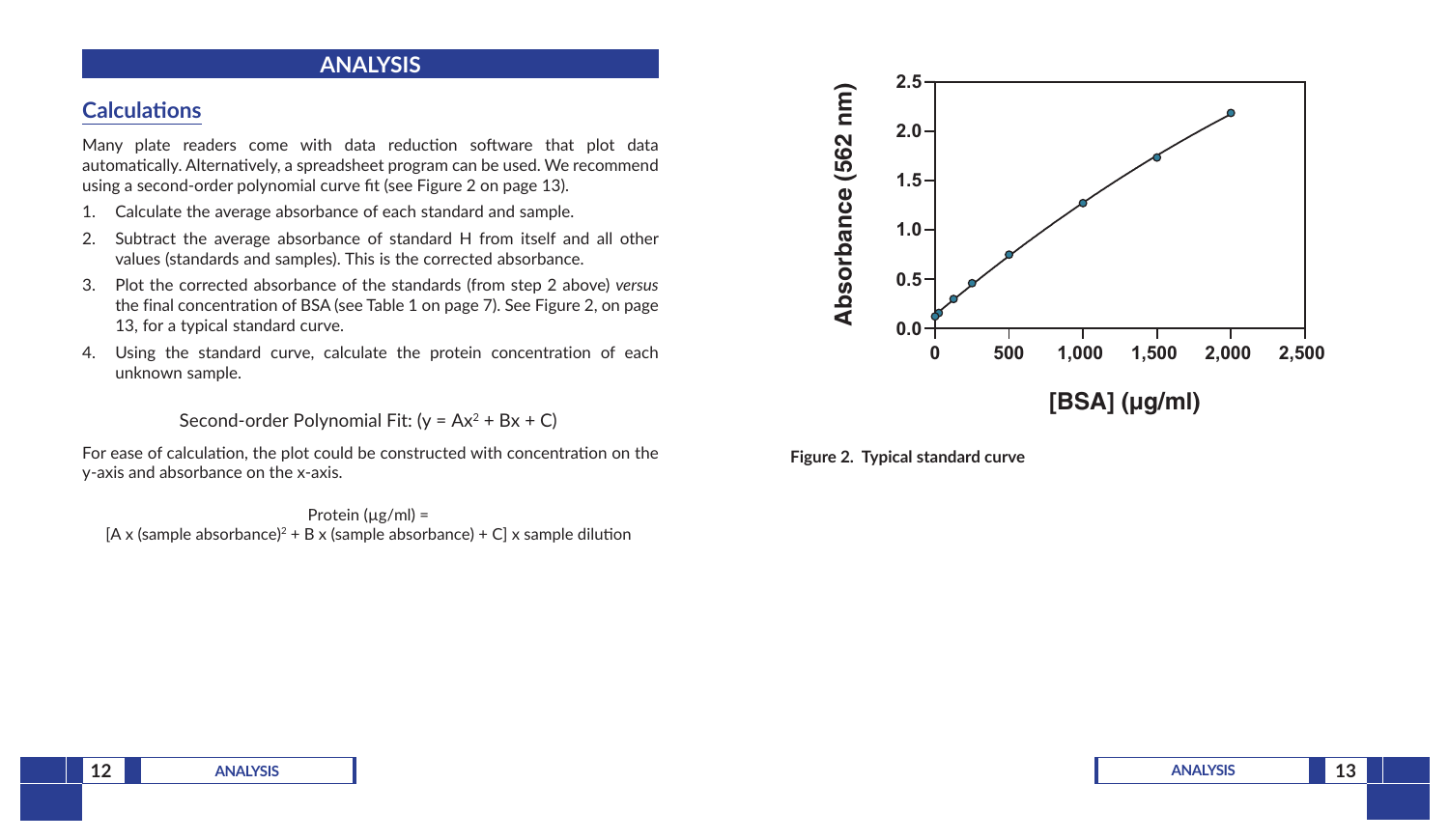#### **Performance Characteristics**

#### **Sensitivity:**

Under the standardized conditions of the assay described in this booklet, the dynamic range of the kit is 25-2,000 µg/ml.

#### **Precision:**

When a series of 80 urine protein measurements were performed on the same day under the same experimental conditions, the intra-assay coefficient of variation was 4.3%. When a series of urine protein measurements were performed using seven replicates of a urine sample in seven separate assays, the inter-assay coefficient of variation was 8.6%.

#### **Interferences**

Certain common laboratory solutions and solvents interfere with this assay. For example, buffers containing chelating agents, strong acids, strong bases, or substances with reducing potential are known to interfere with this assay.<sup>1</sup> Avoid the following substances:

Ascorbic acid, catecholamines, creatinine, cysteine, EGTA, impure glycerol, hydrogen peroxide, hydrazides, iron, lipids, melibiose, phenol red, impure sucrose, tryptophan, tyrosine, uric acid

To overcome any interference due to a particular solvent or solution:

- 1. Prepare the BSA standard curve using the same diluent as the samples.
- 2. Dialyze, desalt, or dilute the sample.

## **RESOURCES**

# **Troubleshooting**

| <b>Problem</b>                                            | <b>Possible Causes</b>                                                                                                      | <b>Recommended Solutions</b>                                                          |  |
|-----------------------------------------------------------|-----------------------------------------------------------------------------------------------------------------------------|---------------------------------------------------------------------------------------|--|
| No color in any tubes                                     | Sample contains a<br>substance that chelates<br>copper                                                                      | Dialyze, desalt, or dilute the<br>sample                                              |  |
| Standards and samples<br>show less color than<br>expected | A. Strong acid or base<br>will alter the pH of<br>the working reagent<br>B. Color is measured<br>at the wrong<br>wavelength | A. Dialyze, desalt, or dilute<br>the sample<br>B. Measure the absorbance<br>at 562 nm |  |
| All tubes (including blank)<br>are dark purple            | Buffer contains a<br>reducing agent, thiol, or<br>biogenic amine                                                            | Dialyze or dilute the sample                                                          |  |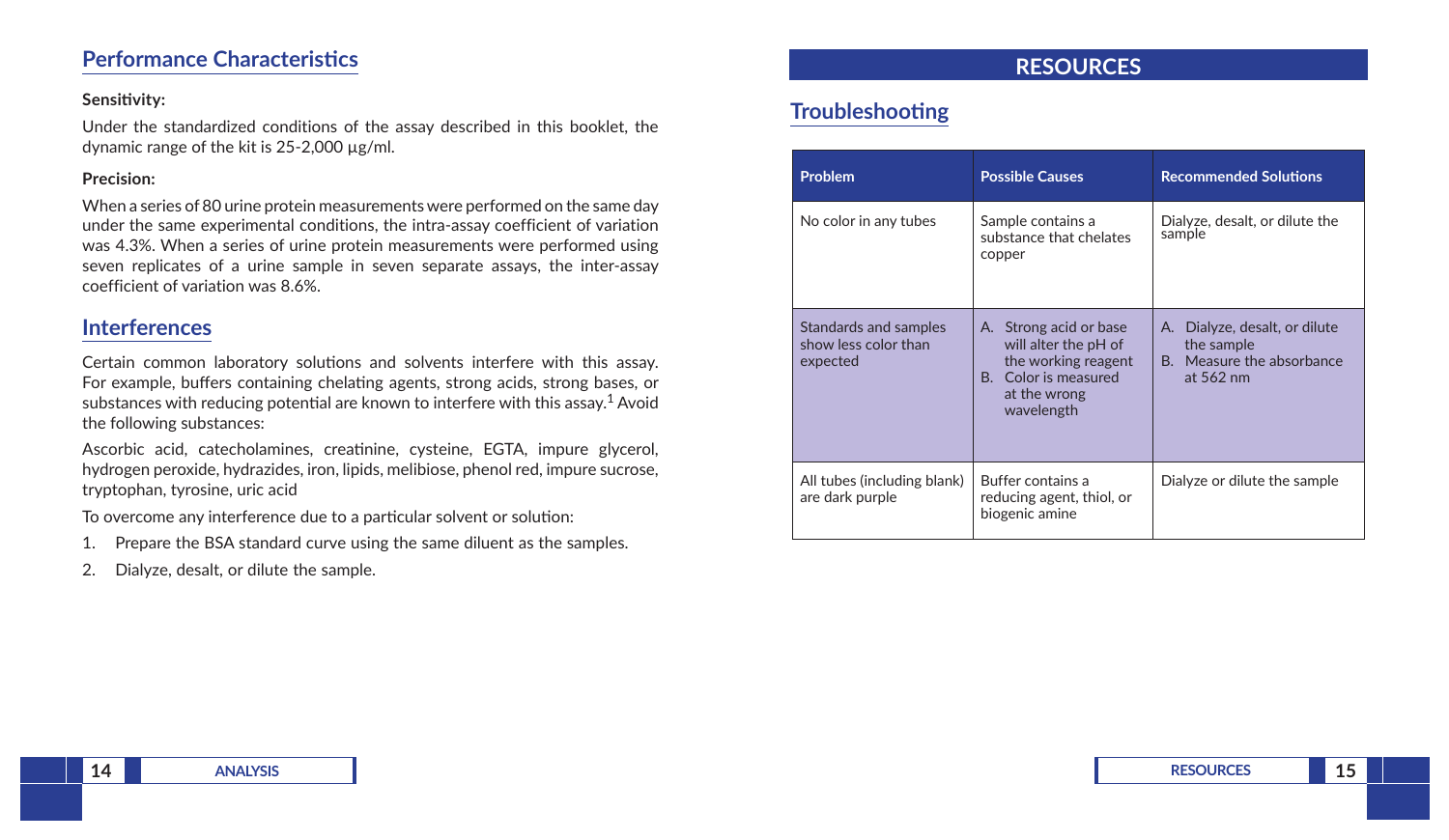### **Reference**

1. Smith, P.K., Krohn, R.I., Hermanson, G.T., *et al.* Measurement of protein using bicinchoninic acid. *Anal. Biochem.* **150(1)**, 76-85 (1985).